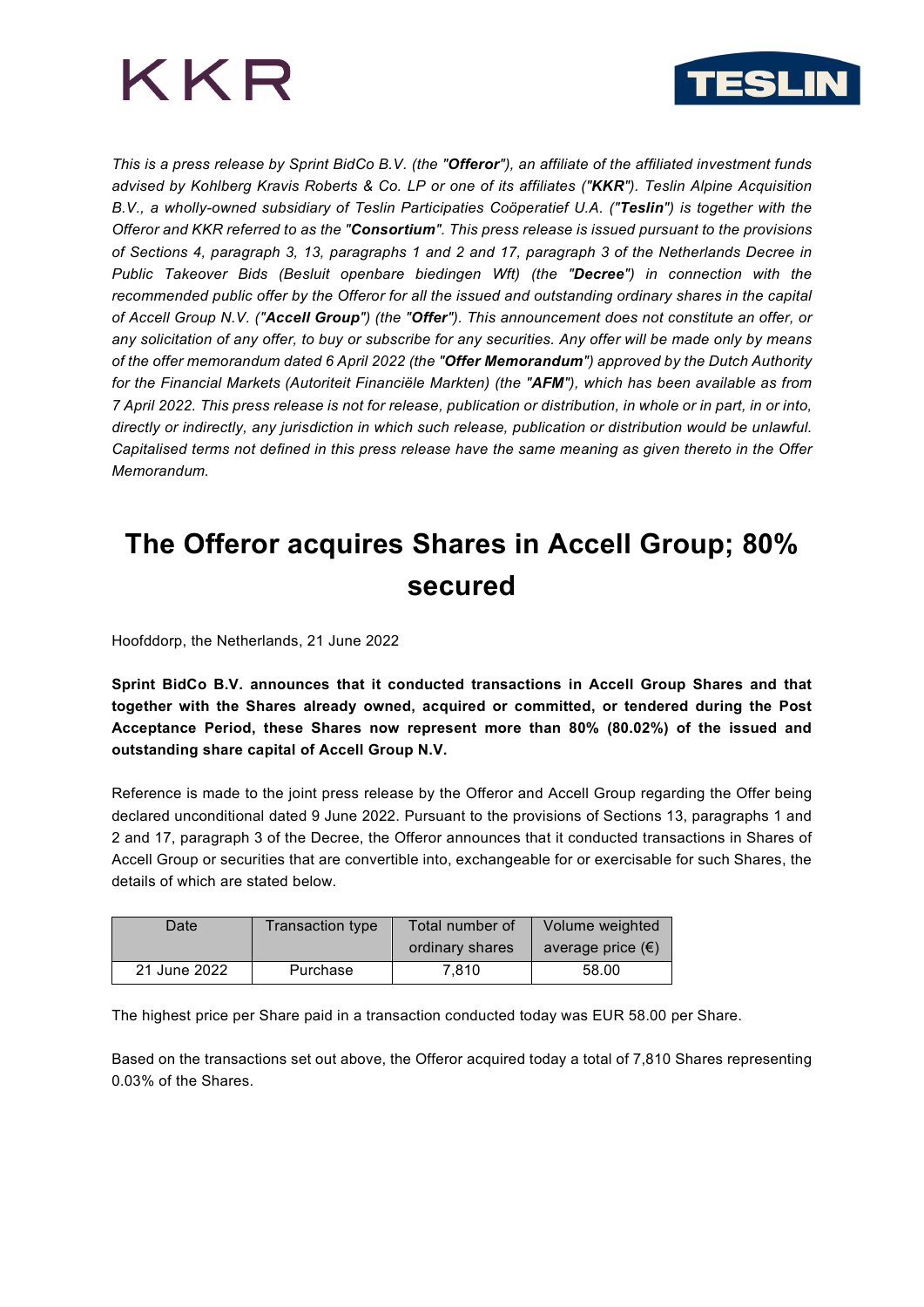# **Shares tendered during Post Acceptance Period to date; 80% secured**

The Offeror announces that to date during the Post Acceptance Period, which expires Thursday 23 June 2022 at 17:40 hours (CEST), Shareholders holding 48,750 Shares have instructed their custodians to irrevocably tender their Shares under the Offer, representing approximately 0.18% of the Shares. These tenders are in addition to the 1,144,203 Shares, representing approximately 4.26% of the Shares, irrevocably committed to the Offeror as referenced in the press release by the Offeror and Accell Group dated 9 June 2022.

The 48,750 Shares tendered during the Post Acceptance Period, together with the Shares already owned or acquired by, or committed to the Offeror prior to today and the 7,810 Shares acquired today, in aggregate amounts to 21,486,516 Shares, representing approximately 80.02% of the Shares.

The Offeror shall continue to accept for payment all Shares validly tendered (or defectively tendered provided that such defect has been waived by the Offeror) during the Post Acceptance Period and shall pay for such Shares as soon as reasonably possible and in any case no later than on the fifth Business Day following the last day of the Post Acceptance Period.

# **Post-Offer Merger and Liquidation**

Following the Tendered, Owned and Committed Shares representing at least 80% of the Shares on a Fully Diluted basis, the Offeror may after the settlement of the Shares tendered during the Post Acceptance Period (provided that by such time the Tendered, Owned and Committed Shares represent less than 95% of the Shares on a Fully Diluted Basis), determine to have Accell Group implement the Post-Offer Merger and Liquidation as described in further detail in Section 4.13.2 (*Post-Offer Merger and Liquidation*) of the Offer Memorandum. The listing of the Shares on Euronext Amsterdam will also terminate after a successful implementation of the Post-Offer Merger and Liquidation. Remaining Shareholders who do not wish to tender their Shares in the Post Acceptance Period should carefully review the Sections of the Offer Memorandum that further explain the intentions of the Offeror, such as (but not limited to) Section 4.14 (*Consequences of the Offer*), which describes certain implications to which such Shareholders may become subject with their continued shareholding in Accell Group, and Section 8.3 (*Dutch Tax aspects for Shareholders who do not tender their Shares under the Offer*), which, amongst others, describes that the consideration per Share to be received by non-tendering Shareholders in the Post-Offer Merger and Liquidation (if implemented) after deduction and withholding of the applicable Dutch dividend withholding tax is expected to be considerably less than the Offer Price.

### **Other**

To the extent permissible under applicable law or regulation, the Offeror may from time to time after the date hereof, and other than pursuant to the Offer, directly or indirectly purchase, or arrange to purchase, Shares in the capital of Accell Group, that are the subject of the Offer. To the extent information about such purchases or arrangements to purchase is made public in the Netherlands, such information will be disclosed by means of a press release to inform shareholders of such information, which will be made available on the website of KKR. In addition, financial advisors to the Consortium may also engage in ordinary course trading activities in securities of Accell Group, which may include purchases or arrangements to purchase such securities.

### **For More Information:**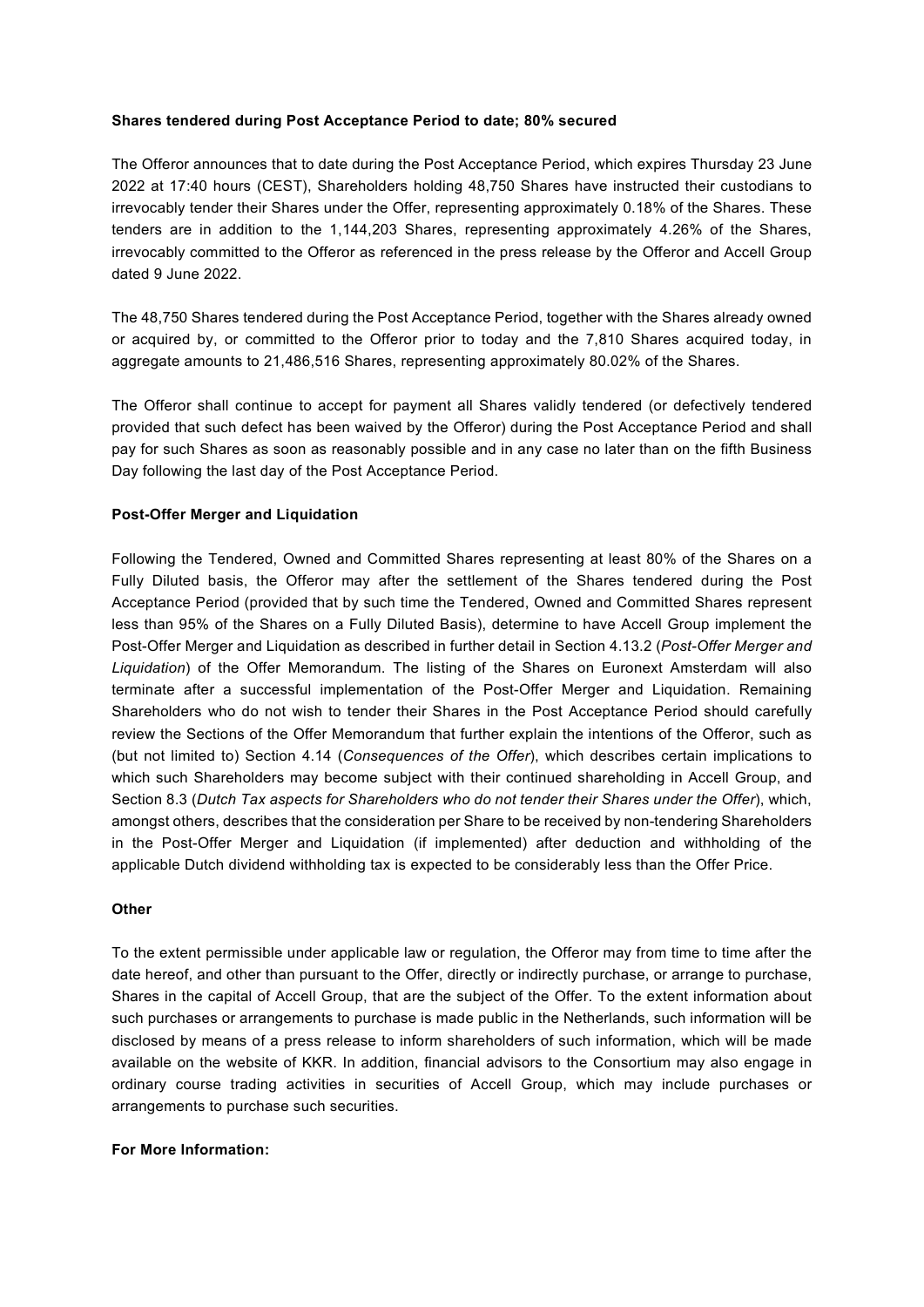Media enquiries Hendrik Jan Eijpe, HJE Consult +31 622 031 978 / [hje@hjeconsult.nl](mailto:hje@hjeconsult.nl)

#### **About KKR**

KKR is a leading global investment firm that offers alternative asset management as well as capital markets and insurance solutions. KKR aims to generate attractive investment returns by following a patient and disciplined investment approach, employing world-class people, and supporting growth in its portfolio companies and communities. KKR sponsors investment funds that invest in private equity, credit and real assets and has strategic partners that manage hedge funds. KKR's insurance subsidiaries offer retirement, life and reinsurance products under the management of Global Atlantic Financial Group. References to KKR's investments may include the activities of its sponsored funds and insurance subsidiaries. For additional information about KKR & Co. Inc. (NYSE: KKR), please visit KKR's website at [www.kkr.com](https://cts.businesswire.com/ct/CT?id=smartlink&url=http%3A%2F%2Fwww.kkr.com&esheet=52556806&newsitemid=20220103005354&lan=en-US&anchor=www.kkr.com&index=1&md5=f2801c6375742f0f9aa380c73a980104) and on Twitter @KKR\_Co.

#### **About Teslin**

Teslin is an investment fund managed by Teslin Capital Management. Teslin invests in promising small and midcaps. Based on fundamental analysis Teslin selects value creating companies active in attractive markets with a strong market position and a proper corporate governance structure. Teslin focuses on responsible value creation in the long term and acts as an active and involved shareholder. Teslin has been a long-term significant, active and committed shareholder of Accell Group since 1998 and is delighted to support Accell Group in accelerating and realizing its potential in the coming years. For more information, please visit: www.teslin.nl.

#### **Disclaimer, General Restrictions and Forward-Looking Statements**

*The information in this press release is not intended to be complete. This press release is for information purposes only and does not constitute an offer, or any solicitation of any offer, to buy or subscribe for any securities.* 

*The distribution of this press release may, in some countries, be restricted by law or regulation. Accordingly, persons who come into possession of this document should inform themselves of and observe these restrictions. To the fullest extent permitted by applicable law, the Consortium and the Offeror disclaim any responsibility or liability for the violation of any such restrictions by any person. Any failure to comply with these restrictions may constitute a violation of the securities laws of that jurisdiction. Neither the Offeror nor the Consortium, nor any of their respective advisors assumes any responsibility for any violation of any of these restrictions. Any Accell Group shareholder who is in any doubt as to his or her position should consult an appropriate professional advisor without delay.* 

*Certain statements in this press release may be considered forward-looking statements such as statements relating to the impact of this Offer on the Offeror and language that indicates trends, such as "anticipated" and "expected". These forward-looking statements speak only as of the date of this press release. By their nature, forward-looking statements involve risks and uncertainties because they relate to events and depend on circumstances that may or may not occur in the future, and the Consortium and the Offeror cannot guarantee the accuracy and completeness of forward-looking statements. A number of important factors, not all of which are known to the Consortium or the Offeror or are within their control, could cause actual results or outcomes to differ materially from those expressed in any forward-looking statement. The Consortium and the Offeror expressly disclaim any obligation or undertaking to publicly update or revise any forward-looking statements, whether as a result of new information, a change in*